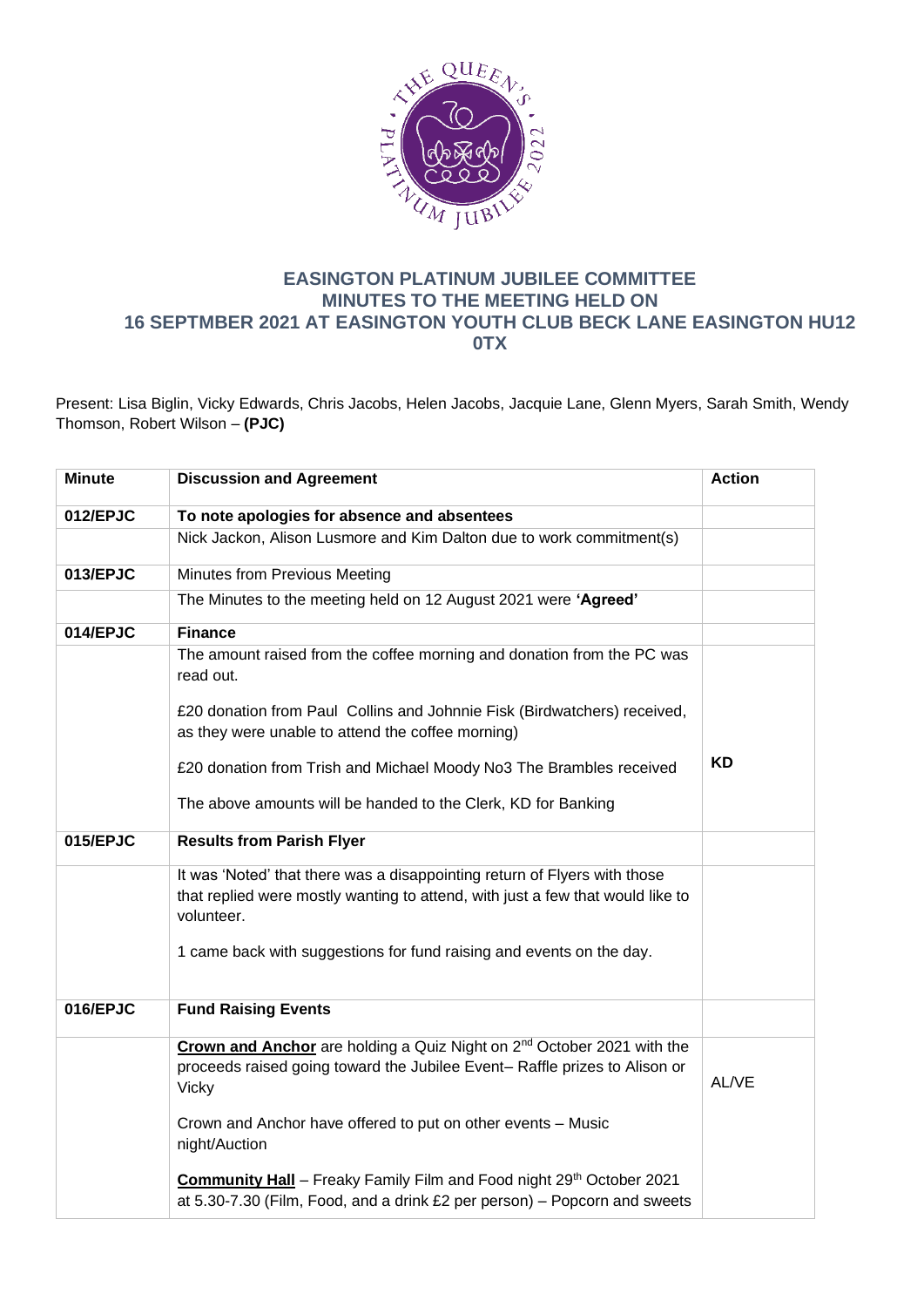|          | to be sold on the night. Helen to get Hotdogs from Fare share and Glen to<br>do poster to advertised, also to do a letter drop in Turmarr Villas to inform<br>families - Jackie and Robert. Sarah to add to What's App group and<br>Helen to Add to Facebook. Helen to see if can download film.<br><b>Community Hall</b> - Coffee Morning - 30 <sup>th</sup> October 2021 - Raffle prizes,<br>Tombola Prizes, and cake stall.                | <b>PJC</b> |
|----------|-----------------------------------------------------------------------------------------------------------------------------------------------------------------------------------------------------------------------------------------------------------------------------------------------------------------------------------------------------------------------------------------------------------------------------------------------|------------|
|          | <b>Christmas Event</b> to co-inside with the village light switch on - Selling<br>Mince pies with a free Mulled wine (due to licencing laws) Small Christmas<br>craft Market outside the White Horse (if Sharon is agreeable- Sarah to ask)<br>We can charge for tables - If bad weather it can be moved to Community<br>Hall. Friday 3 <sup>rd</sup> December ? KD, can you ask if the kiosk in square can be<br>used to sell mince pies in? | <b>KD</b>  |
|          | <b>Christmas Afternoon Tea - TBA</b>                                                                                                                                                                                                                                                                                                                                                                                                          |            |
|          | <b>Willow Wreath</b> making with Vicky – if Willow can be sourced Vicky to<br>speak to Paul at spurn (Charge for the Class £5?) Youth Club?                                                                                                                                                                                                                                                                                                   | <b>VE</b>  |
|          | Pasta and Film Night for adults - In the new Year                                                                                                                                                                                                                                                                                                                                                                                             |            |
|          | Quiz Nights for the New Year - Jan/Feb                                                                                                                                                                                                                                                                                                                                                                                                        |            |
|          | <b>Car Wash</b> (could DofE join in, to help with their volunteer time?) Possibly<br>April/May. Helen to speak to Christina                                                                                                                                                                                                                                                                                                                   | HJ         |
|          | Beetle Drive - Vicky Edwards to find out how these are run.                                                                                                                                                                                                                                                                                                                                                                                   | <b>VE</b>  |
| 017/EPJC | <b>Feedback from Committee Members</b>                                                                                                                                                                                                                                                                                                                                                                                                        |            |
|          | HJ reported that the Community Hall are willing to give the Community Hall<br>Free for any Events for raising funds for the Jubilee.                                                                                                                                                                                                                                                                                                          |            |
|          | MOD visit on the Event Day - JL has asked, this has now gone to MOD<br>HQ as a request.                                                                                                                                                                                                                                                                                                                                                       | JL         |
|          | Skeffling - Some Villagers from Skeffling may wish to join our events as<br>people are not interested in Skeffling. Lisa to speak to Julie Newsam to<br>find out more detail. The committee didn't have a problem with Skeffling<br>joining in but thought that they could contribute to fundraising if we're going<br>to join forces.                                                                                                        | <b>LB</b>  |
|          | Lisa reported that the Pub Lads are willing to play for the Main Event on 3rd<br>June. Lisa to confirm with them. All agreed that a bucket can be passed<br>round at the event for donation to go to the Pub Lad charity that they are<br>supporting.                                                                                                                                                                                         | <b>LB</b>  |
| 018/EPJC | <b>Advertising</b>                                                                                                                                                                                                                                                                                                                                                                                                                            |            |
|          | GM is happy to do any posters for Future Events                                                                                                                                                                                                                                                                                                                                                                                               |            |
|          | SS will add to Village What's App Group                                                                                                                                                                                                                                                                                                                                                                                                       |            |
|          | HJ to add to Community Facebook page.                                                                                                                                                                                                                                                                                                                                                                                                         |            |
|          | To ask Kim to add to the Parish Council Events on the website                                                                                                                                                                                                                                                                                                                                                                                 |            |
|          | Flyers when necessary to be delivered by Jacquie and Robert                                                                                                                                                                                                                                                                                                                                                                                   |            |